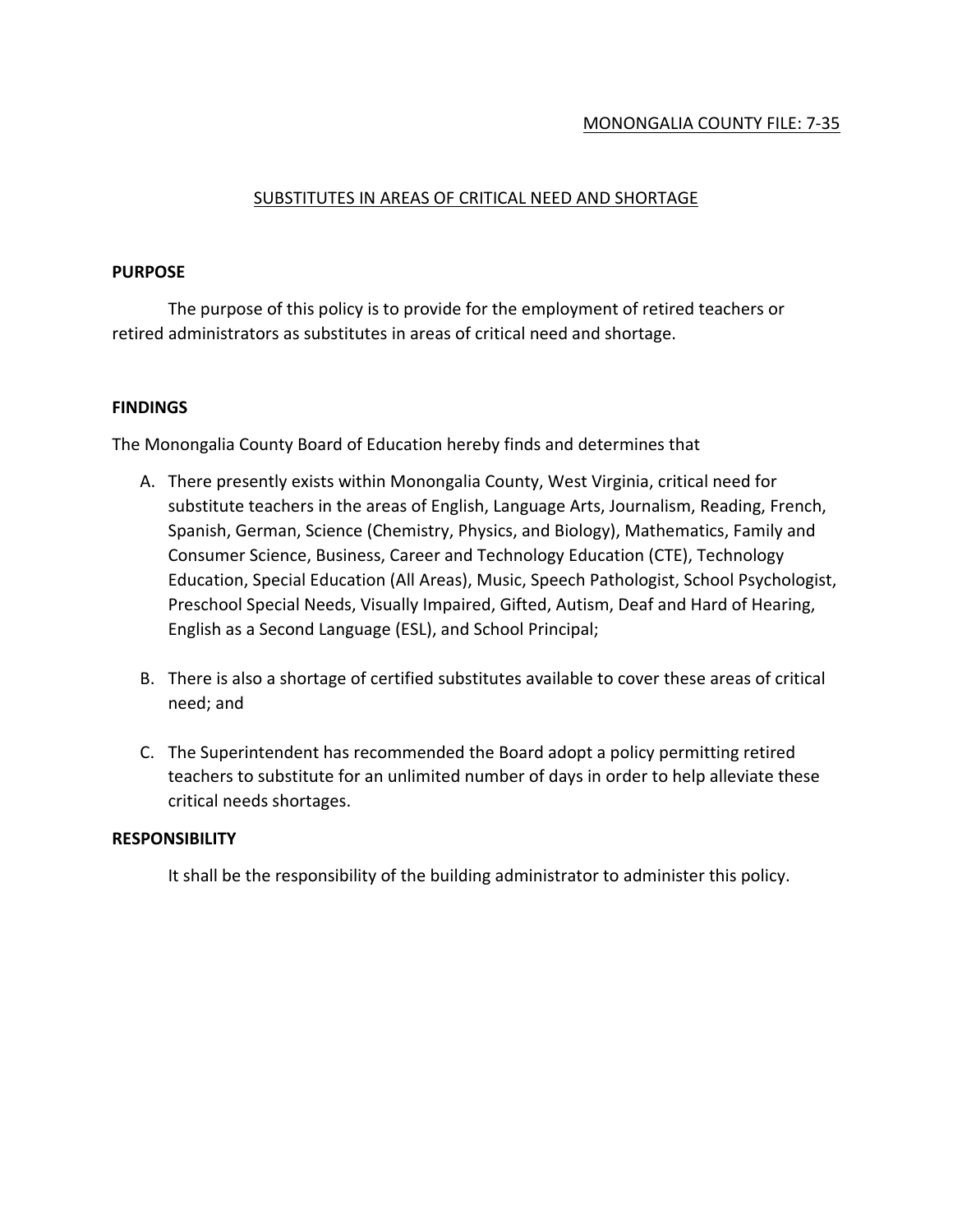# MONONGALIA COUNTY PROCEDURE FILE: 7-35

### **POLICY**

The Monongalia County Board of Education hereby adopts a policy to permit retired teachers or retired administrators to substitute for an unlimited number of days in the school year, without affecting such retiree's monthly retirement benefit, in order to alleviate the critical needs and shortages identified above, all in accordance with the provisions of the WV Code 18A-2-3. The retired teacher or retired administrator may be employed as a substitute teacher or substitute administrator in an area of critical need and shortage on an expanded basis only when no other teacher who holds certification and training in the area and who is not retired is available and accepts the substitute assignment.

### **LIMITATIONS**

- A. Any person who retires and begins work as a substitute teacher or substitute administrator within the same employment term shall lose those retirement benefits attributed to the annuity reserve, effective from the first day of employment as a retired substitute in that employment term and ending with the month following the date the retiree cease to perform service as a substitute.
- B. A retired teacher is eligible to be employed as a critical needs substitute to fill a vacant position only if the retired teacher's retirement became effective at least 20 days bore the beginning of the employment term during which he or she is employed as a substitute.
- C. Retired teachers and retired administrators employed to perform expand substitute service pursuant to this policy are considered day-to-day, temporary, part-time employees. The substitute is not eligible for additional pension or other benefits paid to regularly employed employees and shall not accrue seniority. When a retired teacher or retired administrator is employed as a substitute to fill a vacant position, the position shall continue to be posted electronically and easily accessible to prospective employees until it is filled with a regularly employed teacher/administrator who is fully certified or permitted for the positon.

#### **EFFECTIVE DATES**

This policy shall be effective for the school year 2016-2017. (Policy enacting provision expires 6/17/)

# **STATE BOARD APPROVAL**

The Superintendent shall cause a copy of this policy to be transmitted to the West Virginia Board of Education for its approval prior to employment of a retired teacher/administrator as a substitute beyond the period now permitted without affecting the retired teacher's administrator's monthly retirement benefit.